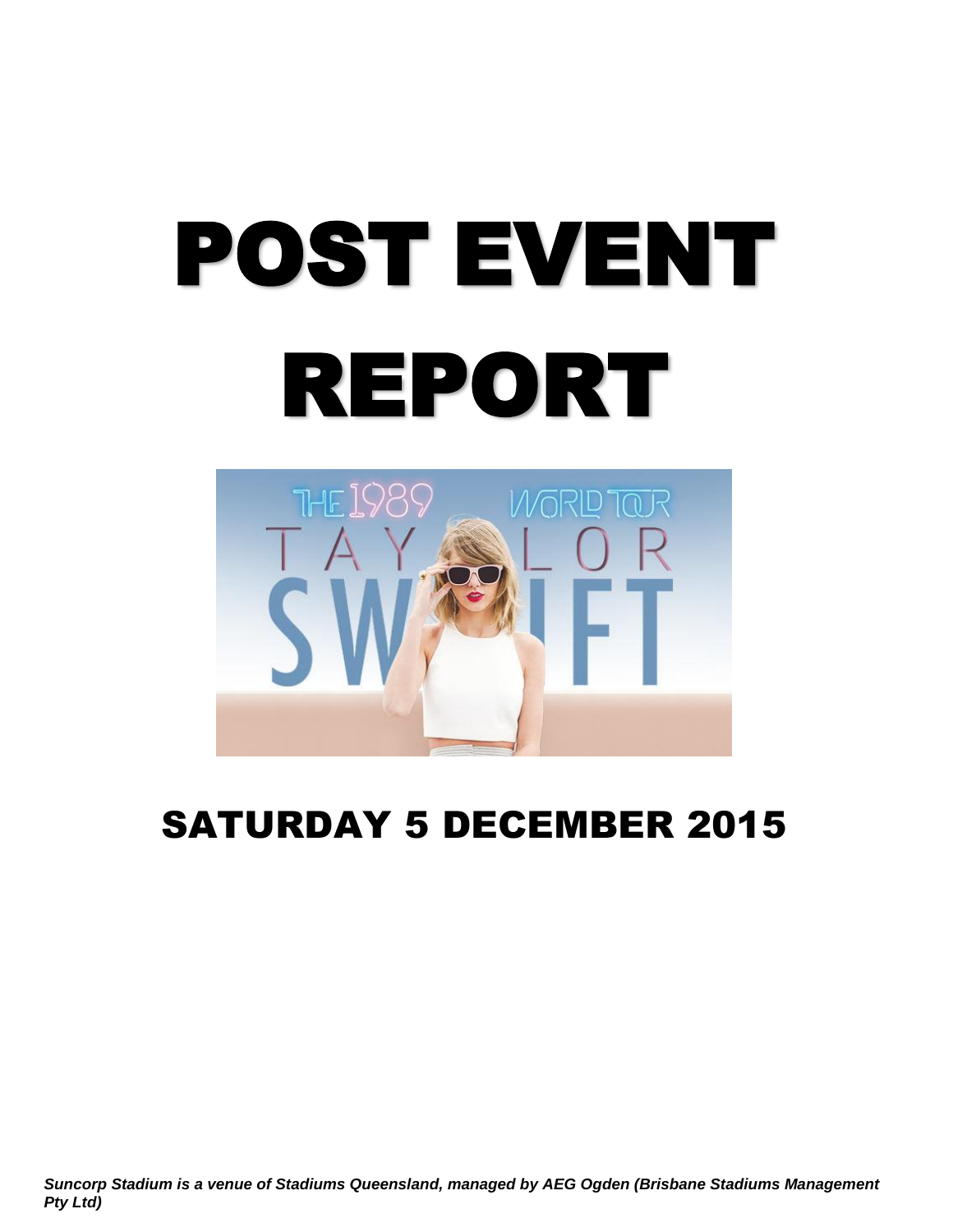# **1. EVENT OVERVIEW**

Suncorp Stadium hosted a Taylor Swift "1989" Tour concert on Saturday 5 December 2015.

Detailed planning was undertaken to identify and minimise potential adverse impacts on the local community in accordance with the Major Sports Facilities Regulations 2002 for Special Events.

A specific Operational and Transport & Traffic Management Plan was developed for the Concert and provided to the Stadium Management Advisory Committee (SMAC), Transport Coordination Group (TCG) and Stadiums Queensland as required in the Regulations.

A dedicated Call Centre was established for the concert period for the general public to contact the Stadium on any issues arising either during the bump in and bump out periods or during the concert itself. A local community letterbox drop was also conducted to provide residents and local businesses within the Lang Park Traffic Area with as much information on the Event as possible.

| Attendance                  | 46,139                                                                                                                                                                                                                                                                                                                                                                                                                       |
|-----------------------------|------------------------------------------------------------------------------------------------------------------------------------------------------------------------------------------------------------------------------------------------------------------------------------------------------------------------------------------------------------------------------------------------------------------------------|
| Complaints /<br>Compliments | There were no complaints received through the Call Centre<br>A total of 16 emails & social media posts on a range of issues<br>arising from the concert were received. The 4 compliments<br>were in relation to Stadium event staff. Of the 12 complaints, 4<br>related to security, 5 to ticketing / sight obstruction, 1 about<br>lights on in a corporate suite, 1 about egress and 1 about the<br>cost of bottled water. |
| Media                       | Media coverage leading up to and after the concert was<br>positive.                                                                                                                                                                                                                                                                                                                                                          |
| Social Media /<br>Website   | There was positive feedback from patrons about event<br>information provided to them via the Stadium Website,<br>Facebook and Twitter pages leading up to the concert.                                                                                                                                                                                                                                                       |
| Crowd Management            | There were no queuing problems or delays in entering the<br>Stadium. Egress went smoothly. There were no queues for bag<br>collections due to a greater emphasis in communicating bag<br>size restrictions and revised procedures which led to less<br>numbers of bags having to be collected.                                                                                                                               |
| Security                    | There was one eviction for being in an unauthorized area and<br>not following the direction of a security guard.                                                                                                                                                                                                                                                                                                             |
| Transport                   | No delays or issues were experienced with Public Transport.<br>The taxi rank was busy post-concert and was cleared by<br>approximately 12:30am.                                                                                                                                                                                                                                                                              |

Key deliverables for the Concert were: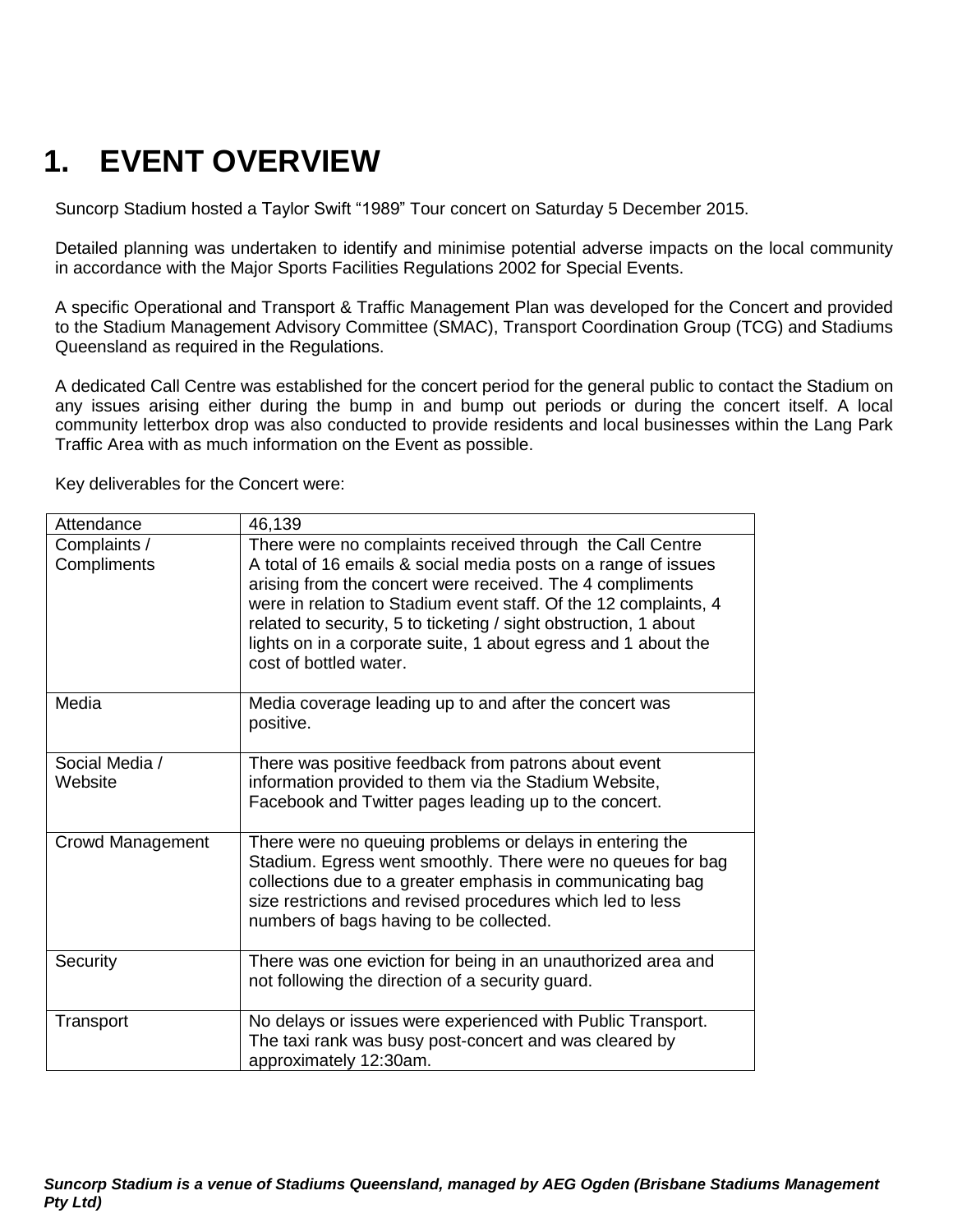# **2. OPERATIONS**

# **2.1 Attendance and ticketing**

## *2.1.1 Concert Program*

The concert concluded within the Stadium's curfew of 22:30. The concert running times are below:

| VIP Entry through Gate C Open                           | 16:30 |
|---------------------------------------------------------|-------|
| Public Gates A, B, D & E and Corporate Gates C&F Opened | 17:00 |
| First Support Act commenced - VANCE JOY                 | 19:15 |
| First Support Act concluded - VANCE JOY                 | 20:00 |
| Main Act Commenced - TAYLOR SWIFT                       | 20:30 |
| Main Act Concluded - TAYLOR SWIFT                       | 22.25 |

#### *2.1.2 Tickets Sold*

Ticketing was conducted by Ticketek as agent for the Stadium. Tickets sold were as follows:

| <b>Field general Seating</b> | 10,022 |
|------------------------------|--------|
| <b>Grandstand seating</b>    | 33,478 |
| Corporate seating            | 469    |
| <b>VIP Packages</b>          | 2520   |
| No shows                     | (350)  |
| <b>ACTUAL ATTENDANCE</b>     | 46,139 |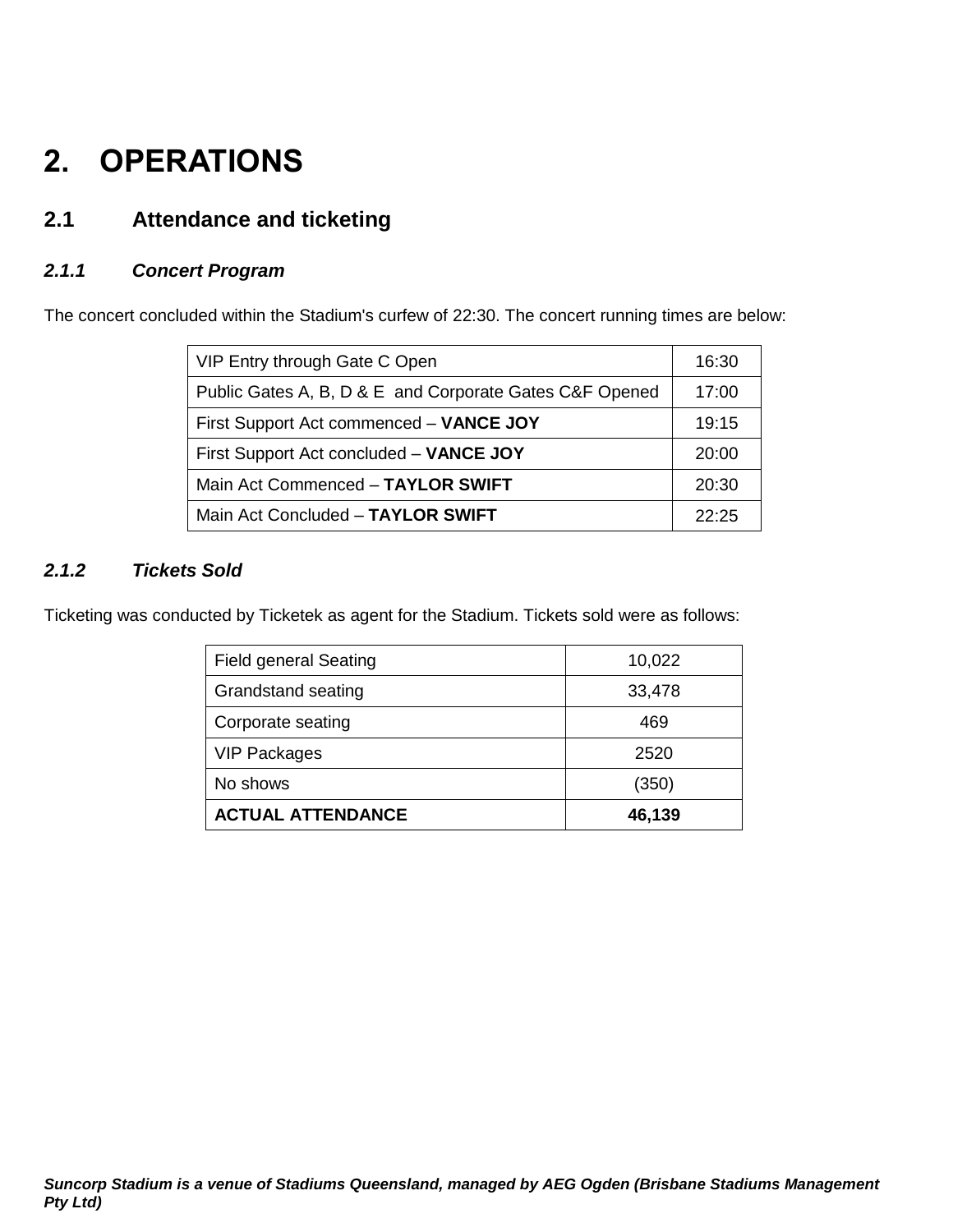## **2.2 Local Residents Management**

#### *2.2.1 Call Centre Operations*

The Stadium established a Concert Hotline for local residents and businesses from Friday 4 December, 2015 and on the day of the concert, Saturday 5 December, 2015. The Hotline was manned by trained Stadium staff during the following times:-

| Friday 4 December 2015   | $0900 - 2030$ |
|--------------------------|---------------|
| Saturday 5 December 2015 | $0900 - 2330$ |

To assist with major complaints or issues, Call Centre operators had direct access to the Stadium's main control room and management team to obtain specific advice.

The general Stadium number (07 3331 5000) was also operational during normal business hours as was the Stadium Security number (07 3331 5168) after hours. All calls logged by Call Centre operators were responded to by a return call from Stadium staff immediately.

#### *2.2.2 Concert Hotline Report*

There were no complaints from local residents or businesses to the Concert Hotline.

## **2.3 Noise Management**

The Stadium engaged Cardno as its specialist acoustic consultant. Cardno had conducted initial modelling to assist with the noise control measures during planning for the concert.

As part of this process, Cardno monitored noise levels at 15 minute intervals from inside the Stadium at the mixing console which was located approximately 35 metres from the front of house loudspeakers. External noise monitoring was also conducted at the following locations as required by the Major Sports Facilities (MSFA) Regulation 2002, schedule 2:-

- 8 / 5 Petrie Terrace, Brisbane
- **15 Plunkett Street, Paddington**
- 36 Judge Street, Brisbane
- 26 Princess Street, Brisbane
- 31 Isaac Street, Milton

Cardno measured noise in compliance with the Environmental Protection Agency's Noise Measurement Manual.

During the Event, including rehearsals and sound tests, the Stadium ensured that one of its employees or contractors:-

(a) was present at the sound mixing desk for the Event and is able to exercise ultimate control on the noise levels from the sound amplification equipment;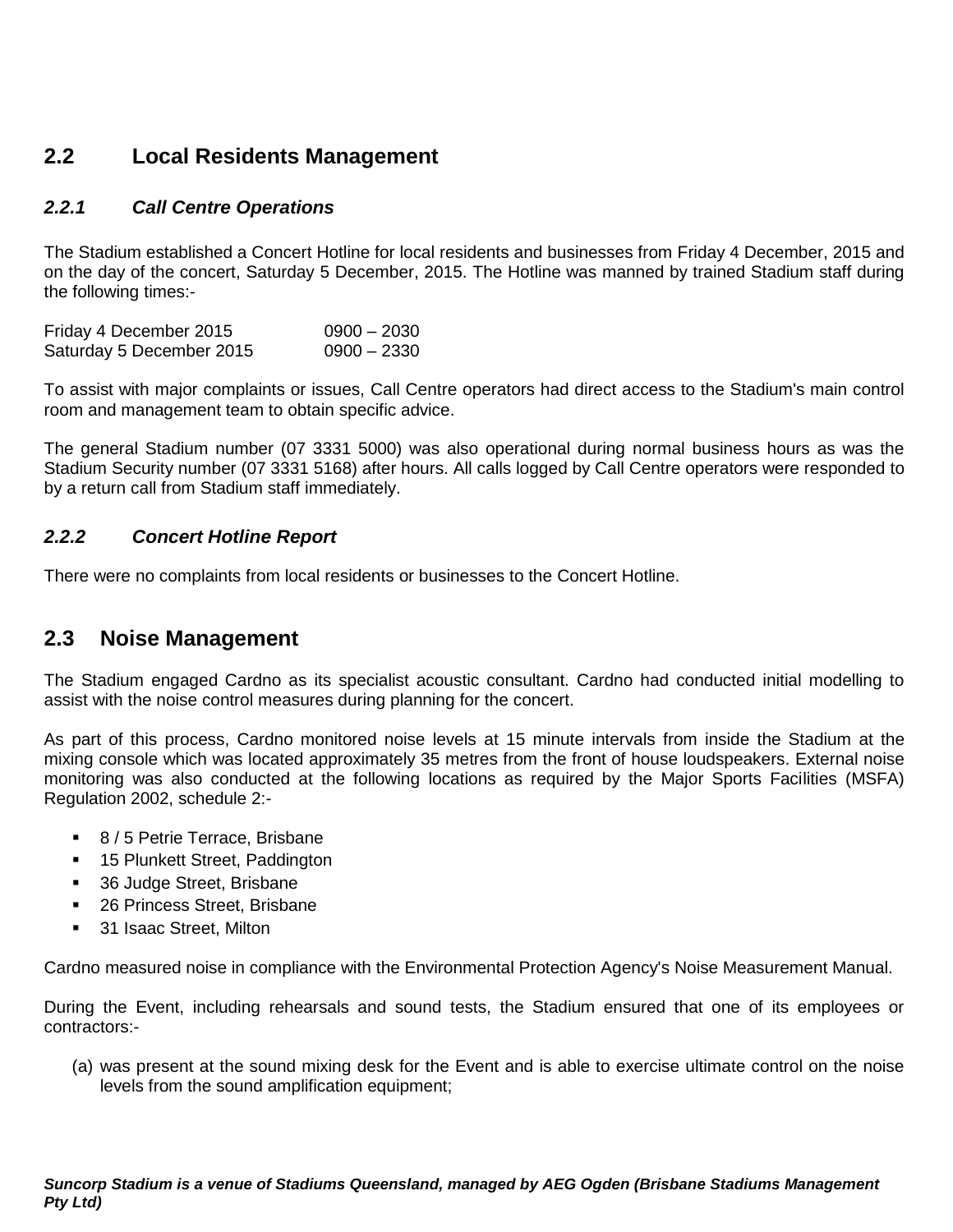- (b) could conduct and communicate with all of the acoustic consultants conducting the monitoring of the noise levels from the Event; and
- (c) was able to report sound levels to Stadium Management at all times

Cardno's results indicate that noise emissions inside the Stadium fully complied with the internal EPP criteria for the duration of the concert and sound checks.

Measured noise levels also fully complied with the EPA's special Events noise criteria of 70dB(A) at all external locations throughout the sound checks and concert.

#### **2.4 Issues Management**

#### *2.4.1 Noise Levels*

There were no issues raised by local residents or businesses regarding noise levels.

#### *2.4.2 Limousines & Parking*

Limousine parking in Parkview and Mayneview Streets was monitored closely and was in line with the usual arrangements for other major Stadium events. Barriers and Security guards were placed at either end of Blaxland Street to ensure it was not used for drop-offs and pick-ups and Queensland Police were present in that street post-event to control noise and patron behaviour. Limousine take up for this event was very low.

There were 275 parking infringement tickets issued.

#### *2.4.3 Taxis*

Taxi demand was high after the concert. Queues were managed by Taxi Council of Queensland staff with the taxi rank. There was a significant number of patrons utilizing the services which did take until after 12:30am to clear however there were no complaints or significant incidents regarding taxis.

#### *2.4.4 Patron Behaviour Post Event*

The Suncorp Stadium Traffic Plan which was implemented post-concert, ensured patrons travelled safely to major transportation hubs and other destinations.

Queensland Police and Traffic Control Officers were present during this period to monitor patron behaviour and flow to surrounding areas. Queensland Police also monitored local areas for one hour post-event and were on standby to be dispatched to locations should complaints arise.

There were no patron behaviour issues after the concert.